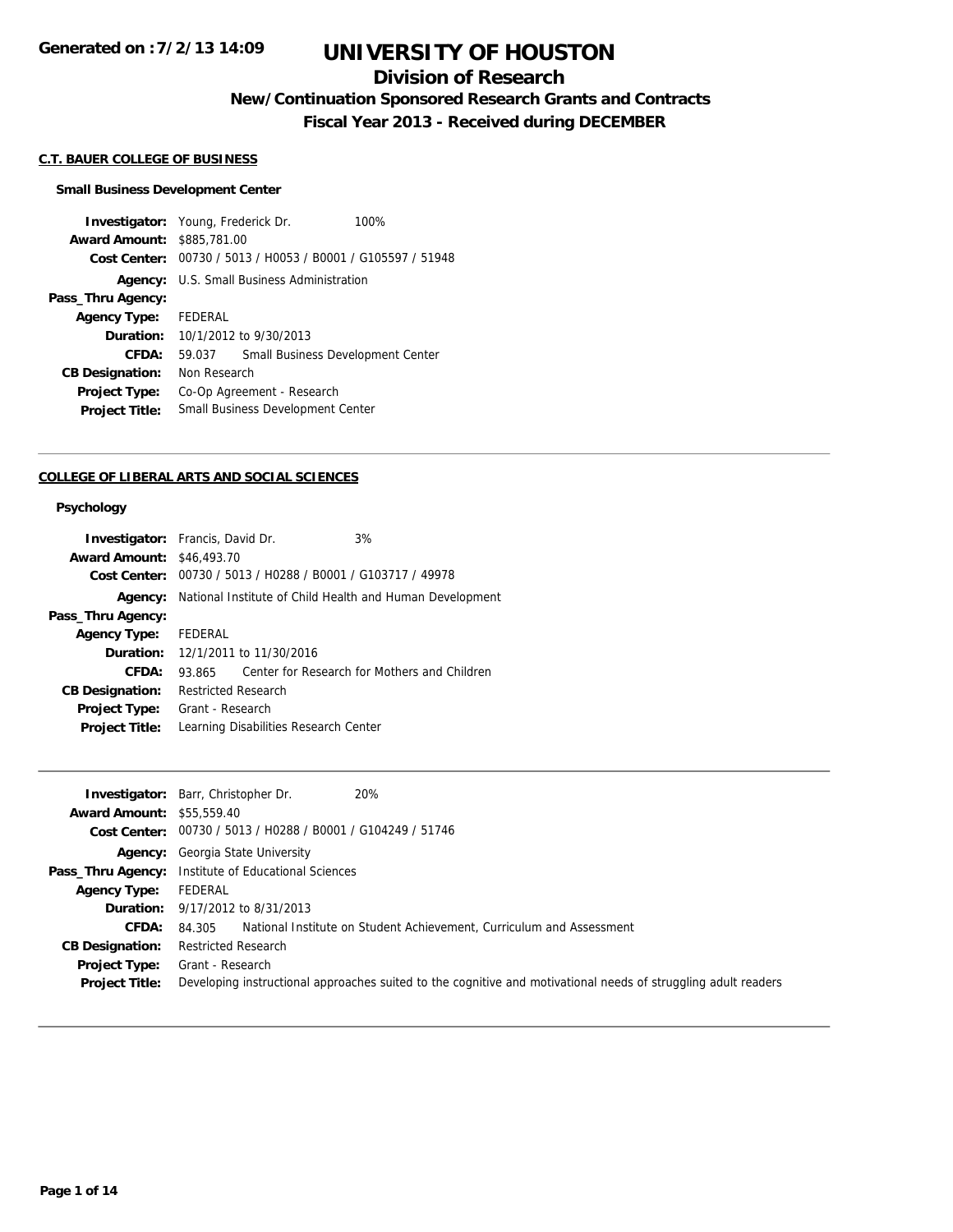## **Division of Research**

# **New/Continuation Sponsored Research Grants and Contracts**

**Fiscal Year 2013 - Received during DECEMBER**

## **COLLEGE OF LIBERAL ARTS AND SOCIAL SCIENCES**

### **Psychology**

| <b>Award Amount: \$13,804.80</b><br>Pass_Thru Agency:<br><b>Agency Type:</b><br>Duration:<br>CFDA:<br><b>CB Designation:</b><br><b>Project Type:</b><br>Project Title:         | <b>Investigator:</b> Carlson, Coleen Dr.<br>10%<br>Cost Center: 00730 / 5013 / H0112 / B0001 / G106063 / 52143<br><b>Agency:</b> NASA - National Aeronautics and Space Administration - Headquarters (Wash., D.C.)<br><b>FEDERAL</b><br>11/20/2012 to 11/13/2014<br>43.001<br>Aerospace Education Services Program<br><b>Restricted Research</b><br>Grant - Research<br>The Mars Rover Model Celebration: Enhancing Formal and Informal STEM Education in Grades 3-8 and Improving<br>Teacher Training Using the Excitement of NASA's Latest Mars Missions |
|--------------------------------------------------------------------------------------------------------------------------------------------------------------------------------|------------------------------------------------------------------------------------------------------------------------------------------------------------------------------------------------------------------------------------------------------------------------------------------------------------------------------------------------------------------------------------------------------------------------------------------------------------------------------------------------------------------------------------------------------------|
| <b>Award Amount: \$340,953.80</b><br>Pass_Thru Agency:<br><b>Agency Type:</b><br>Duration:<br>CFDA:<br><b>CB Designation:</b><br><b>Project Type:</b><br><b>Project Title:</b> | 22%<br>Investigator: Fletcher, Jack Dr.<br>Cost Center: 00730 / 5013 / H0288 / B0001 / G103717 / 49978<br>Agency: National Institute of Child Health and Human Development<br><b>FEDERAL</b><br>12/1/2011 to 11/30/2016<br>Center for Research for Mothers and Children<br>93.865<br><b>Restricted Research</b><br>Grant - Research<br>Learning Disabilities Research Center                                                                                                                                                                               |
| <b>Award Amount: \$166,185.00</b><br>Pass_Thru Agency:<br><b>Agency Type:</b><br>Duration:<br><b>CFDA:</b><br><b>CB Designation:</b><br>Project Type:<br><b>Project Title:</b> | Investigator: Alfano, Candice Dr.<br>100%<br>Cost Center: 00730 / 5013 / H0125 / B0001 / G104218 / 49642<br>Agency: NIH/Center for Scientific Review<br><b>FEDERAL</b><br>9/1/2011 to 11/30/2013<br>93.242<br>Mental Health Research Grants<br><b>Restricted Research</b><br>Grant - Research<br>Mechanisms of Sleep Disturbance in Children with Generalized Anxiety Disorder                                                                                                                                                                             |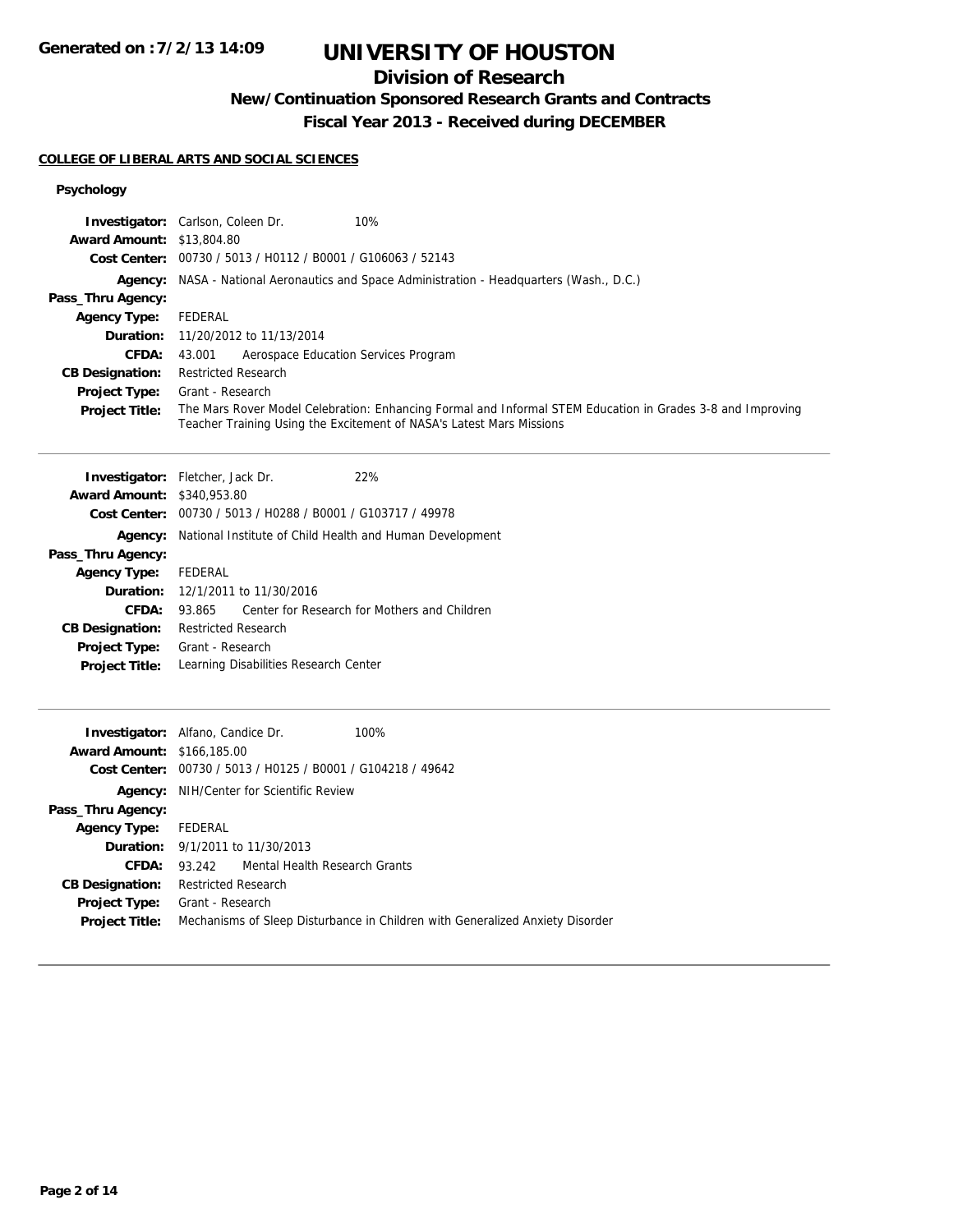## **Division of Research**

**New/Continuation Sponsored Research Grants and Contracts**

**Fiscal Year 2013 - Received during DECEMBER**

### **COLLEGE OF LIBERAL ARTS AND SOCIAL SCIENCES**

## **Psychology**

| <b>Investigator:</b> Stuebing, Karla Dr. |                            |                                          | 3%                                                          |  |
|------------------------------------------|----------------------------|------------------------------------------|-------------------------------------------------------------|--|
| <b>Award Amount: \$46,493.70</b>         |                            |                                          |                                                             |  |
|                                          |                            |                                          | Cost Center: 00730 / 5013 / H0288 / B0001 / G103717 / 49978 |  |
| Agency:                                  |                            |                                          | National Institute of Child Health and Human Development    |  |
| Pass_Thru Agency:                        |                            |                                          |                                                             |  |
| <b>Agency Type:</b>                      | FEDERAL                    |                                          |                                                             |  |
|                                          |                            | <b>Duration:</b> 12/1/2011 to 11/30/2016 |                                                             |  |
| CFDA:                                    | 93.865                     |                                          | Center for Research for Mothers and Children                |  |
| <b>CB Designation:</b>                   | <b>Restricted Research</b> |                                          |                                                             |  |
| <b>Project Type:</b>                     | Grant - Research           |                                          |                                                             |  |
| <b>Project Title:</b>                    |                            |                                          | Learning Disabilities Research Center                       |  |

|        |         | 3%                                                                                                                          |                                                                                                                                                                                                                                                              |
|--------|---------|-----------------------------------------------------------------------------------------------------------------------------|--------------------------------------------------------------------------------------------------------------------------------------------------------------------------------------------------------------------------------------------------------------|
|        |         |                                                                                                                             |                                                                                                                                                                                                                                                              |
|        |         |                                                                                                                             |                                                                                                                                                                                                                                                              |
|        |         |                                                                                                                             |                                                                                                                                                                                                                                                              |
|        |         |                                                                                                                             |                                                                                                                                                                                                                                                              |
|        |         |                                                                                                                             |                                                                                                                                                                                                                                                              |
|        |         |                                                                                                                             |                                                                                                                                                                                                                                                              |
| 93.865 |         |                                                                                                                             |                                                                                                                                                                                                                                                              |
|        |         |                                                                                                                             |                                                                                                                                                                                                                                                              |
|        |         |                                                                                                                             |                                                                                                                                                                                                                                                              |
|        |         |                                                                                                                             |                                                                                                                                                                                                                                                              |
|        | FEDERAL | <b>Investigator:</b> Cirino, Paul Dr.<br><b>Award Amount: \$46,493.70</b><br><b>Restricted Research</b><br>Grant - Research | Cost Center: 00730 / 5013 / H0288 / B0001 / G103717 / 49978<br>National Institute of Child Health and Human Development<br><b>Duration:</b> 12/1/2011 to 11/30/2016<br>Center for Research for Mothers and Children<br>Learning Disabilities Research Center |

#### **School of Communication**

|                                 | 100%<br><b>Investigator:</b> Northup, Christopher Dr.                                                           |
|---------------------------------|-----------------------------------------------------------------------------------------------------------------|
| <b>Award Amount: \$8,000.00</b> |                                                                                                                 |
|                                 | Cost Center: 00730 / 5021 / H0084 / C0001 / C105943 / 52170                                                     |
|                                 | <b>Agency:</b> Association for Education in Journalism and Mass Communication                                   |
| Pass_Thru Agency:               |                                                                                                                 |
| <b>Agency Type:</b>             | NON PROFIT                                                                                                      |
|                                 | <b>Duration:</b> 11/1/2012 to 12/1/2013                                                                         |
| CFDA:                           |                                                                                                                 |
| <b>CB Designation:</b>          | Non Research                                                                                                    |
| <b>Project Type:</b>            | <b>Grant - Public Service</b>                                                                                   |
| <b>Project Title:</b>           | Houston Eats: An Online Platform Mapping the Rich Culture and History of Food in the Nation's Most Diverse City |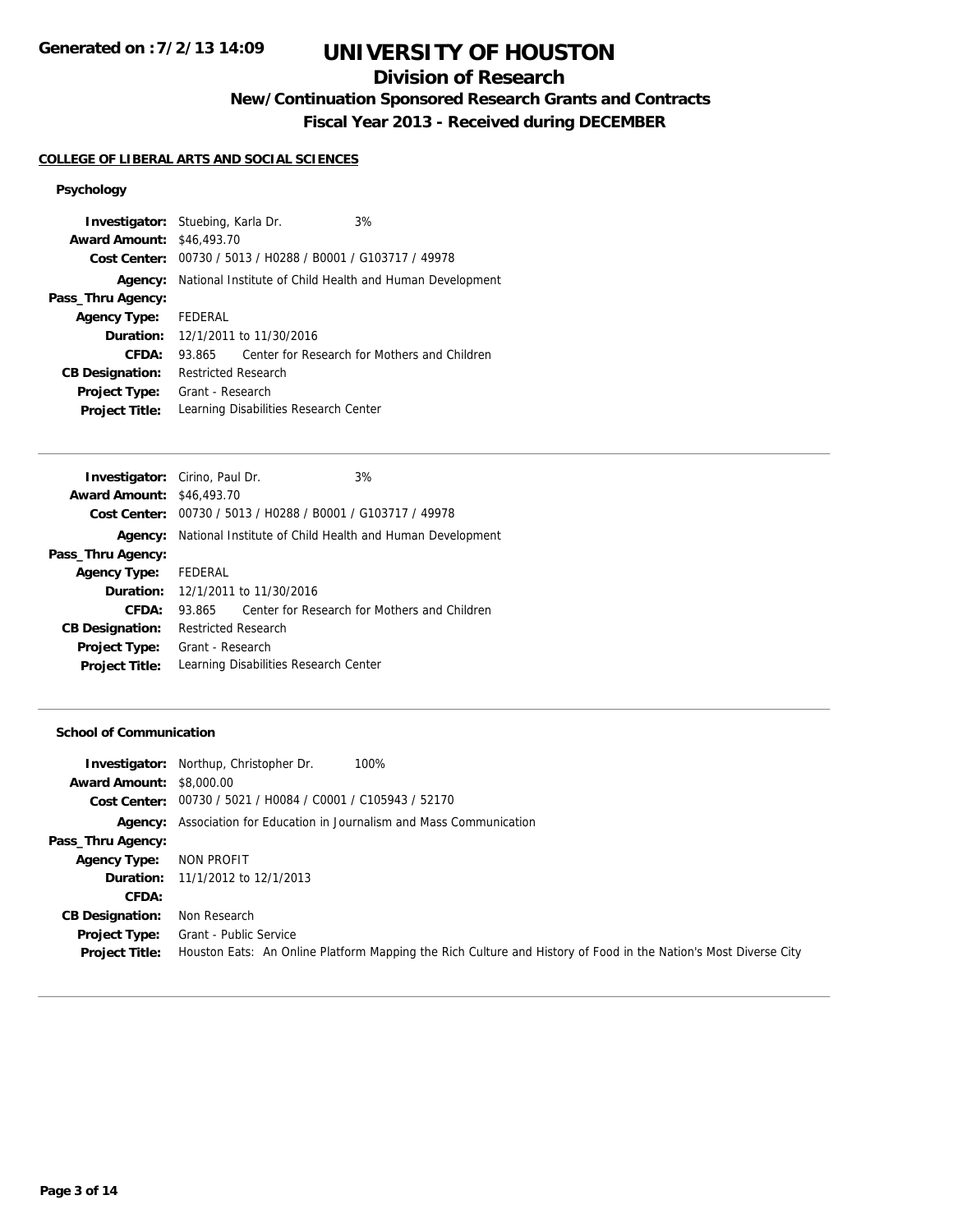## **Division of Research**

**New/Continuation Sponsored Research Grants and Contracts**

**Fiscal Year 2013 - Received during DECEMBER**

### **COLLEGE OF NATURAL SCIENCES AND MATHEMATICS**

### **Computer Science**

|                                   | <b>Investigator:</b> Shi, Weidong Dr.                       | 100%                                                                                       |
|-----------------------------------|-------------------------------------------------------------|--------------------------------------------------------------------------------------------|
|                                   |                                                             |                                                                                            |
| <b>Award Amount: \$876,241,00</b> |                                                             |                                                                                            |
|                                   | Cost Center: 00730 / 5013 / H0108 / B0001 / G104082 / 52187 |                                                                                            |
|                                   | <b>Agency:</b> U.S. Department of Homeland Security         |                                                                                            |
| Pass_Thru Agency:                 |                                                             |                                                                                            |
| <b>Agency Type:</b>               | FEDERAL                                                     |                                                                                            |
|                                   | <b>Duration:</b> 11/9/2012 to 11/8/2014                     |                                                                                            |
| <b>CFDA:</b>                      | 97.065                                                      | Homeland Security Advanced Research Projects Agency                                        |
| <b>CB Designation:</b>            | <b>Restricted Research</b>                                  |                                                                                            |
| Project Type:                     | Grant - Research                                            |                                                                                            |
| <b>Project Title:</b>             |                                                             | Implicit and Continuous Mobile User Identification/Authentication Using Smartphone Sensors |
|                                   |                                                             |                                                                                            |

| <b>Investigator:</b> Fofanov, Yuriy Dr.    |                            |                                                             | 50%                                       |
|--------------------------------------------|----------------------------|-------------------------------------------------------------|-------------------------------------------|
| <b>Award Amount:</b>                       | \$2,500.00                 |                                                             |                                           |
|                                            |                            | Cost Center: 00730 / 5013 / H0546 / B0001 / G106116 / 52203 |                                           |
|                                            |                            | <b>Agency:</b> U.S. Environmental Protection Agency         |                                           |
| Pass_Thru Agency:                          |                            |                                                             |                                           |
| <b>Agency Type:</b>                        | FEDERAL                    |                                                             |                                           |
| <b>Duration:</b> $10/1/2012$ to $7/1/2014$ |                            |                                                             |                                           |
| CFDA:                                      | 66.513                     |                                                             | Greater Opportunities, Fellowship Program |
| <b>CB Designation:</b>                     | <b>Restricted Research</b> |                                                             |                                           |
| <b>Project Type:</b>                       | Grant - Research           |                                                             |                                           |
| <b>Project Title:</b>                      |                            | EPA Fellowship Agreement (Kamil Khanipov)                   |                                           |
|                                            |                            |                                                             |                                           |

### **Mathematics**

|                                  | 50%<br><b>Investigator:</b> Josic, Kresimir Dr.                                                                        |
|----------------------------------|------------------------------------------------------------------------------------------------------------------------|
| <b>Award Amount: \$66,810.00</b> |                                                                                                                        |
|                                  | Cost Center: 00730 / 5013 / H0110 / B0001 / G104362 / 51413                                                            |
|                                  | <b>Agency:</b> Rice University                                                                                         |
|                                  | Pass_Thru Agency: National Institutes of Health                                                                        |
| <b>Agency Type:</b>              | FEDERAL                                                                                                                |
|                                  | <b>Duration:</b> 7/1/2012 to 4/30/2014                                                                                 |
| <b>CFDA:</b>                     | Pharmacology, Physiology, and Biological Chemistry Research<br>93.859                                                  |
| <b>CB Designation:</b>           | <b>Restricted Research</b>                                                                                             |
| <b>Project Type:</b>             | Grant - Research                                                                                                       |
| <b>Project Title:</b>            | Collaborative Research: The Impact of Delay on Transcriptional Signaling: An Experimental and Mathematical<br>Analysis |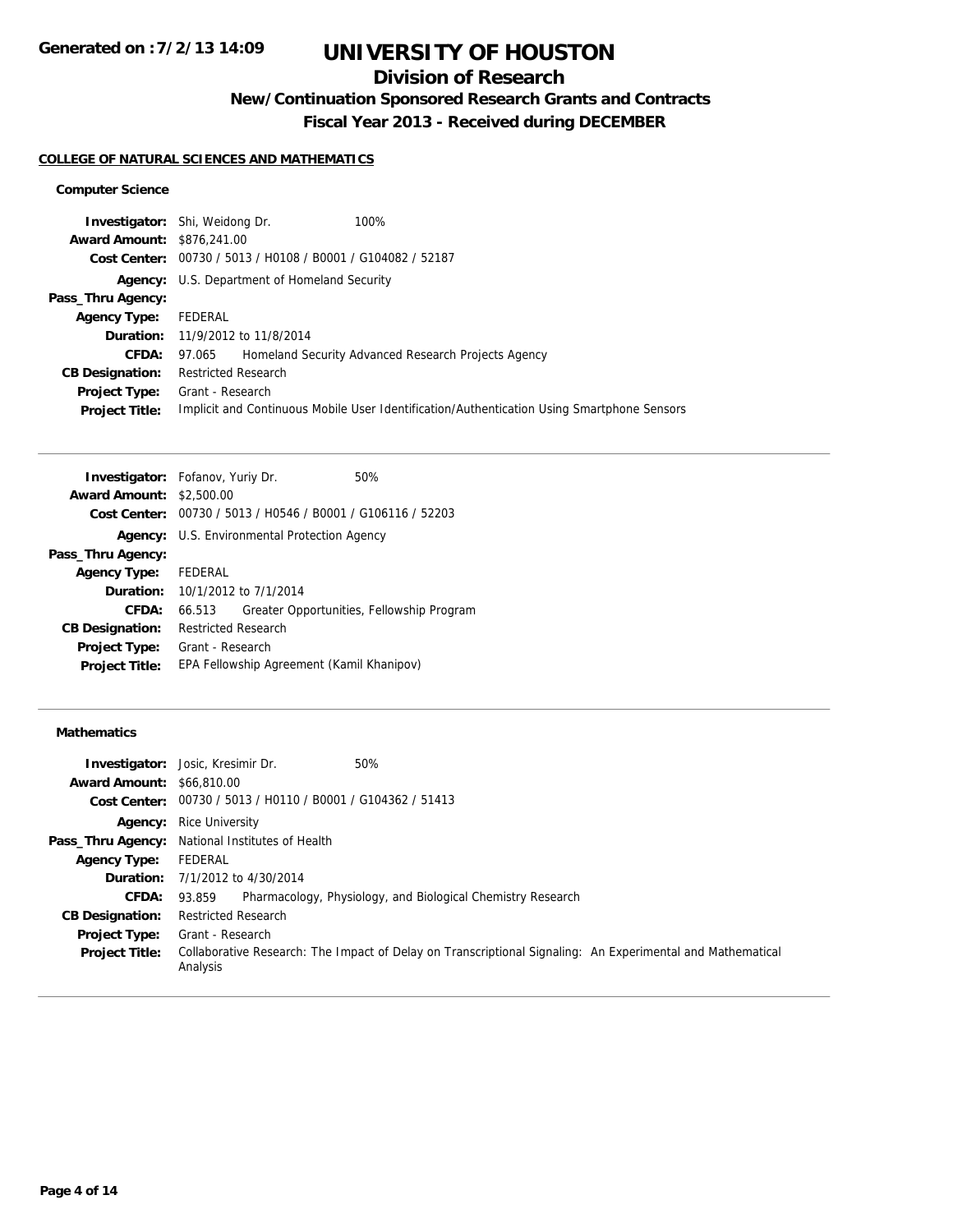## **Division of Research**

**New/Continuation Sponsored Research Grants and Contracts**

**Fiscal Year 2013 - Received during DECEMBER**

### **COLLEGE OF NATURAL SCIENCES AND MATHEMATICS**

### **Mathematics**

|                                  | 50%<br><b>Investigator: Ott, William Dr.</b>                                                                           |  |
|----------------------------------|------------------------------------------------------------------------------------------------------------------------|--|
| <b>Award Amount: \$66,810.00</b> |                                                                                                                        |  |
|                                  | Cost Center: 00730 / 5013 / H0110 / B0001 / G104362 / 51413                                                            |  |
|                                  | <b>Agency:</b> Rice University                                                                                         |  |
|                                  | <b>Pass_Thru Agency:</b> National Institutes of Health                                                                 |  |
| <b>Agency Type:</b>              | FEDERAL                                                                                                                |  |
|                                  | <b>Duration:</b> 7/1/2012 to 4/30/2014                                                                                 |  |
| <b>CFDA:</b>                     | Pharmacology, Physiology, and Biological Chemistry Research<br>93.859                                                  |  |
| <b>CB Designation:</b>           | <b>Restricted Research</b>                                                                                             |  |
| <b>Project Type:</b>             | Grant - Research                                                                                                       |  |
| <b>Project Title:</b>            | Collaborative Research: The Impact of Delay on Transcriptional Signaling: An Experimental and Mathematical<br>Analysis |  |

### **Physics**

|                                  | <b>Investigator:</b> Freundlich, Alexandre Dr.<br>50%       |
|----------------------------------|-------------------------------------------------------------|
| <b>Award Amount: \$35,000.00</b> |                                                             |
|                                  | Cost Center: 00730 / 5013 / H0453 / B0001 / G105313 / 52153 |
|                                  | <b>Agency:</b> U.S. Air Force Research Laboratory           |
| Pass_Thru Agency:                |                                                             |
| <b>Agency Type:</b> FEDERAL      |                                                             |
|                                  | <b>Duration:</b> 11/16/2012 to 11/28/2013                   |
| CFDA:                            | Air Force Defense Research Sciences Program<br>12.800       |
| <b>CB Designation:</b>           | <b>Restricted Research</b>                                  |
| <b>Project Type:</b>             | Grant - Research                                            |
| <b>Project Title:</b>            | Superlattice Intermediate Band Solar Cell on GaAs           |
|                                  |                                                             |

|                                  | 50%<br><b>Investigator:</b> Bering, Edgar A. Dr.                                                                                                                                   |
|----------------------------------|------------------------------------------------------------------------------------------------------------------------------------------------------------------------------------|
| <b>Award Amount: \$69,024,00</b> |                                                                                                                                                                                    |
|                                  | Cost Center: 00730 / 5013 / H0112 / B0001 / G106063 / 52143                                                                                                                        |
|                                  | <b>Agency:</b> NASA - National Aeronautics and Space Administration - Headquarters (Wash., D.C.)                                                                                   |
| Pass_Thru Agency:                |                                                                                                                                                                                    |
| <b>Agency Type:</b>              | FEDERAL                                                                                                                                                                            |
|                                  | <b>Duration:</b> 11/20/2012 to 11/13/2014                                                                                                                                          |
| <b>CFDA:</b>                     | Aerospace Education Services Program<br>43.001                                                                                                                                     |
| <b>CB Designation:</b>           | <b>Restricted Research</b>                                                                                                                                                         |
| <b>Project Type:</b>             | Grant - Research                                                                                                                                                                   |
| <b>Project Title:</b>            | The Mars Rover Model Celebration: Enhancing Formal and Informal STEM Education in Grades 3-8 and Improving<br>Teacher Training Using the Excitement of NASA's Latest Mars Missions |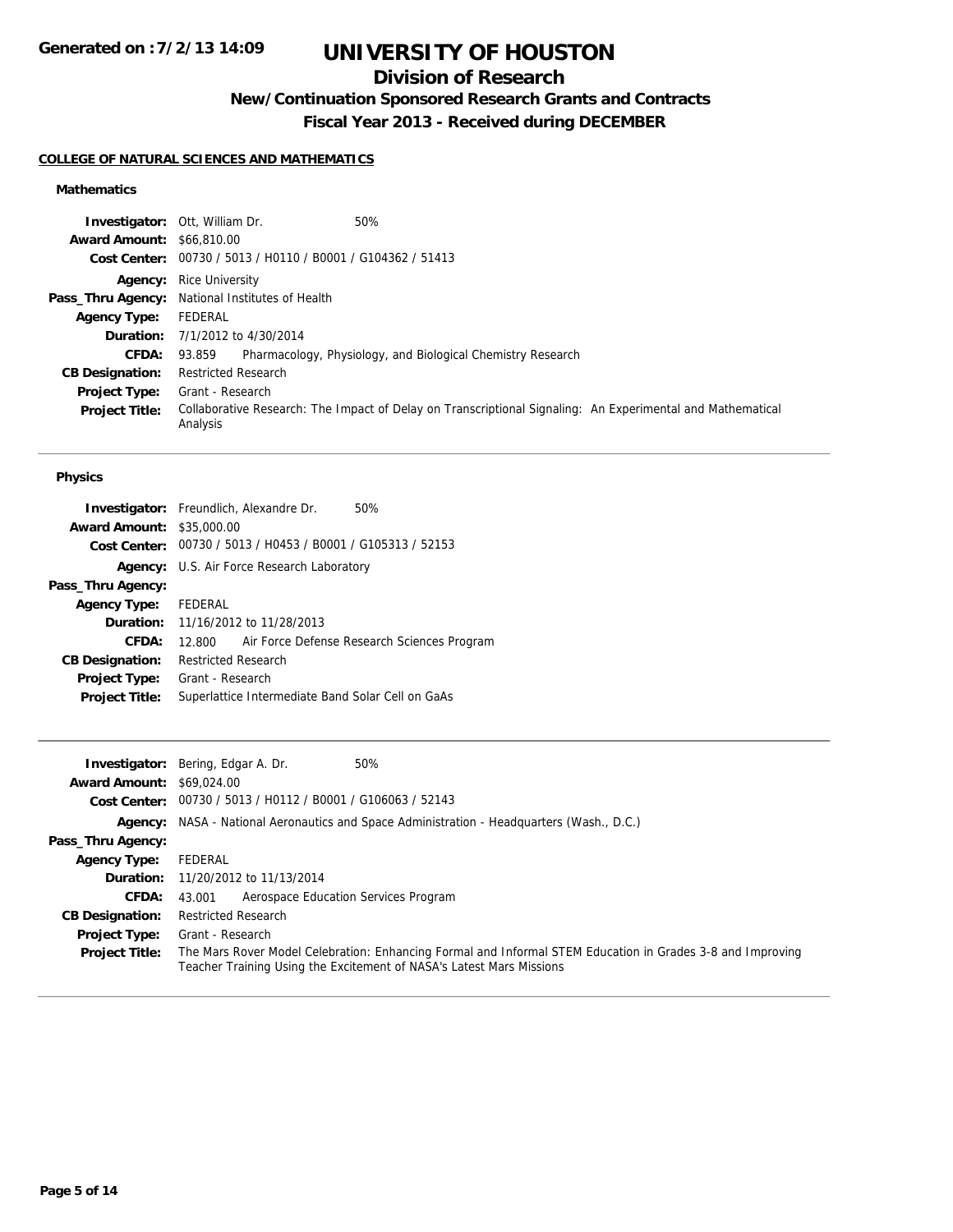## **Division of Research**

## **New/Continuation Sponsored Research Grants and Contracts**

**Fiscal Year 2013 - Received during DECEMBER**

### **COLLEGE OF NATURAL SCIENCES AND MATHEMATICS**

### **Physics**

|                        | <b>Investigator:</b> Bensaoula, Abdelhak Dr.<br>100%                                                                            |
|------------------------|---------------------------------------------------------------------------------------------------------------------------------|
| <b>Award Amount:</b>   | \$10,000.00                                                                                                                     |
| Cost Center:           | 00730 / 5022 / H0112 / B0001 / G100785 / 45685                                                                                  |
|                        | <b>Agency:</b> Integrated Micro Sensors, Inc.                                                                                   |
| Pass_Thru Agency:      |                                                                                                                                 |
| <b>Agency Type:</b>    | PROFIT                                                                                                                          |
| Duration:              | 12/15/2009 to 6/30/2014                                                                                                         |
| CFDA:                  |                                                                                                                                 |
| <b>CB Designation:</b> | <b>Restricted Research</b>                                                                                                      |
| <b>Project Type:</b>   | Grant - Research                                                                                                                |
| <b>Project Title:</b>  | Ultra-Strong High-Temperature Bonding of Very Dissimilar Materials Based on Micro-Column Arrays Fabricated by<br>Laser Ablation |

### **COLLEGE OF OPTOMETRY**

### **Optometry, Community**

|                                 | <b>Investigator:</b> Holdeman, Nick Dr.        | 5%                                                                     |
|---------------------------------|------------------------------------------------|------------------------------------------------------------------------|
| <b>Award Amount: \$7,913.00</b> |                                                |                                                                        |
| Cost Center:                    | 00730 / 5022 / H0114 / B0001 / G105877 / 52165 |                                                                        |
|                                 | <b>Agency:</b> Allergan, Inc.                  |                                                                        |
| Pass_Thru Agency:               |                                                |                                                                        |
| <b>Agency Type:</b>             | PROFIT                                         |                                                                        |
|                                 | <b>Duration:</b> 7/31/2012 to 2/28/2015        |                                                                        |
| CFDA:                           |                                                |                                                                        |
| <b>CB Designation:</b>          | <b>Restricted Research</b>                     |                                                                        |
| <b>Project Type:</b>            | Grant - Research                               |                                                                        |
| <b>Project Title:</b>           |                                                | Ophthalmic AGN-195263 for the Treatment of Meibomian Gland Dysfunction |

|                                   | <b>Investigator:</b> Nichols, Kelly Dr.        | 95%                                                                    |
|-----------------------------------|------------------------------------------------|------------------------------------------------------------------------|
| <b>Award Amount: \$150,347,00</b> |                                                |                                                                        |
| Cost Center:                      | 00730 / 5022 / H0114 / B0001 / G105877 / 52165 |                                                                        |
| Agency:                           | Allergan, Inc.                                 |                                                                        |
| Pass_Thru Agency:                 |                                                |                                                                        |
| <b>Agency Type:</b>               | <b>PROFIT</b>                                  |                                                                        |
|                                   | <b>Duration:</b> 7/31/2012 to 2/28/2015        |                                                                        |
| CFDA:                             |                                                |                                                                        |
| <b>CB Designation:</b>            | <b>Restricted Research</b>                     |                                                                        |
| <b>Project Type:</b>              | Grant - Research                               |                                                                        |
| <b>Project Title:</b>             |                                                | Ophthalmic AGN-195263 for the Treatment of Meibomian Gland Dysfunction |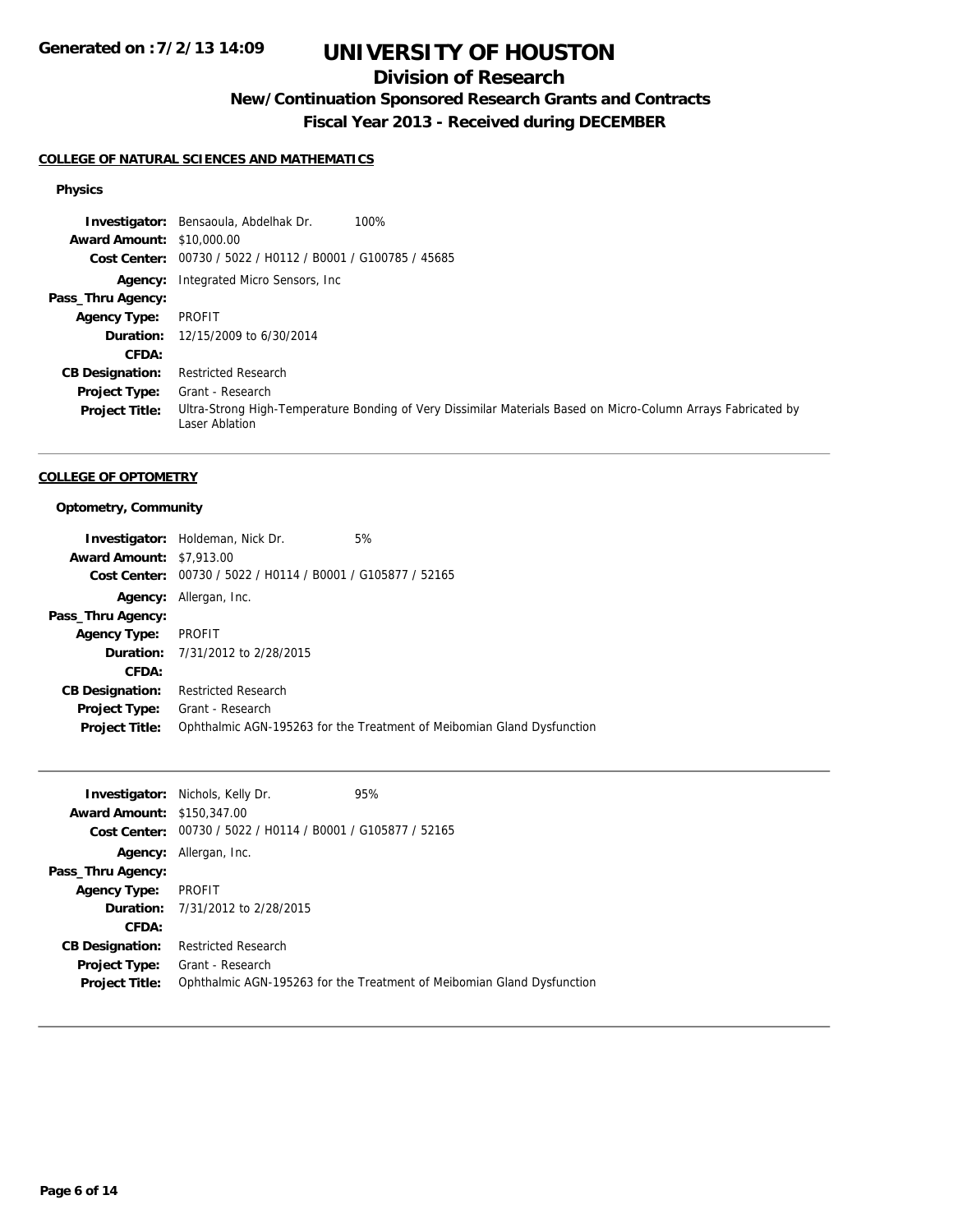## **Division of Research**

## **New/Continuation Sponsored Research Grants and Contracts**

**Fiscal Year 2013 - Received during DECEMBER**

### **COLLEGE OF OPTOMETRY**

### **Optometry, Community**

|                                 | <b>Investigator:</b> Nichols, Jason Dr.                     | 100% |  |
|---------------------------------|-------------------------------------------------------------|------|--|
| <b>Award Amount: \$8,000.00</b> |                                                             |      |  |
| Cost Center:                    | 00730 / 5022 / H0114 / B0001 / C105956 / 52690              |      |  |
| Agency:                         | Johnson & Johnson Vision Care Division                      |      |  |
| Pass_Thru Agency:               |                                                             |      |  |
| <b>Agency Type:</b>             | PROFIT                                                      |      |  |
|                                 | <b>Duration:</b> 12/1/2012 to 9/30/2013                     |      |  |
| CFDA:                           |                                                             |      |  |
| <b>CB Designation:</b>          | <b>Restricted Research</b>                                  |      |  |
| <b>Project Type:</b>            | Grant - Research                                            |      |  |
| <b>Project Title:</b>           | Inflammatory Effects of Contact Lens Material on the Cornea |      |  |

#### **COLLEGE OF TECHNOLOGY**

#### **Human Development and Consumer Science**

| <b>Investigator:</b> Bishop, Peter Dr. |                               |                                                             | 100%                                                                |
|----------------------------------------|-------------------------------|-------------------------------------------------------------|---------------------------------------------------------------------|
| <b>Award Amount: \$5,000.00</b>        |                               |                                                             |                                                                     |
|                                        |                               | Cost Center: 00730 / 5013 / H0140 / B0001 / G101075 / 47117 |                                                                     |
| Agency:                                | Texas A&M Research Foundation |                                                             |                                                                     |
| Pass_Thru Agency:                      |                               |                                                             | U. S. Department of Transportation - Federal Transit Administration |
| <b>Agency Type:</b>                    | FEDERAL                       |                                                             |                                                                     |
|                                        |                               | <b>Duration:</b> 6/29/2010 to 6/28/2013                     |                                                                     |
| CFDA:                                  | 66.202                        | Congressionally Mandated Projects                           |                                                                     |
| <b>CB Designation:</b>                 |                               | Non Restricted Research                                     |                                                                     |
| <b>Project Type:</b>                   | Grant - Research              |                                                             |                                                                     |
| <b>Project Title:</b>                  |                               |                                                             | Long Range Strategic Issues Facing the Transportation Industry      |

### **CULLEN COLLEGE OF ENGINEERING**

#### **Biomedical Engineering**

|                                  | 100%<br><b>Investigator:</b> May, Elebeoba Dr.                                                                          |
|----------------------------------|-------------------------------------------------------------------------------------------------------------------------|
| <b>Award Amount: \$66,477,00</b> |                                                                                                                         |
|                                  | Cost Center: 00730 / 5043 / H0071 / B0001 / G105980 / 52244                                                             |
|                                  | <b>Agency:</b> Sandia National Laboratories                                                                             |
|                                  | <b>Pass_Thru Agency:</b> U.S. Department of Energy                                                                      |
| <b>Agency Type:</b>              | FEDERAL                                                                                                                 |
|                                  | <b>Duration:</b> 11/5/2012 to $9/7/2013$                                                                                |
| <b>CFDA:</b>                     | Technology Development for Environmental Management<br>81.104                                                           |
| <b>CB Designation:</b>           | <b>Restricted Research</b>                                                                                              |
| Project Type:                    | Contract - Research                                                                                                     |
| <b>Project Title:</b>            | Systems Biology in 3D: Monitoring and Modeling the Dynamics of Francisella tularensis-associated Granuloma<br>Formation |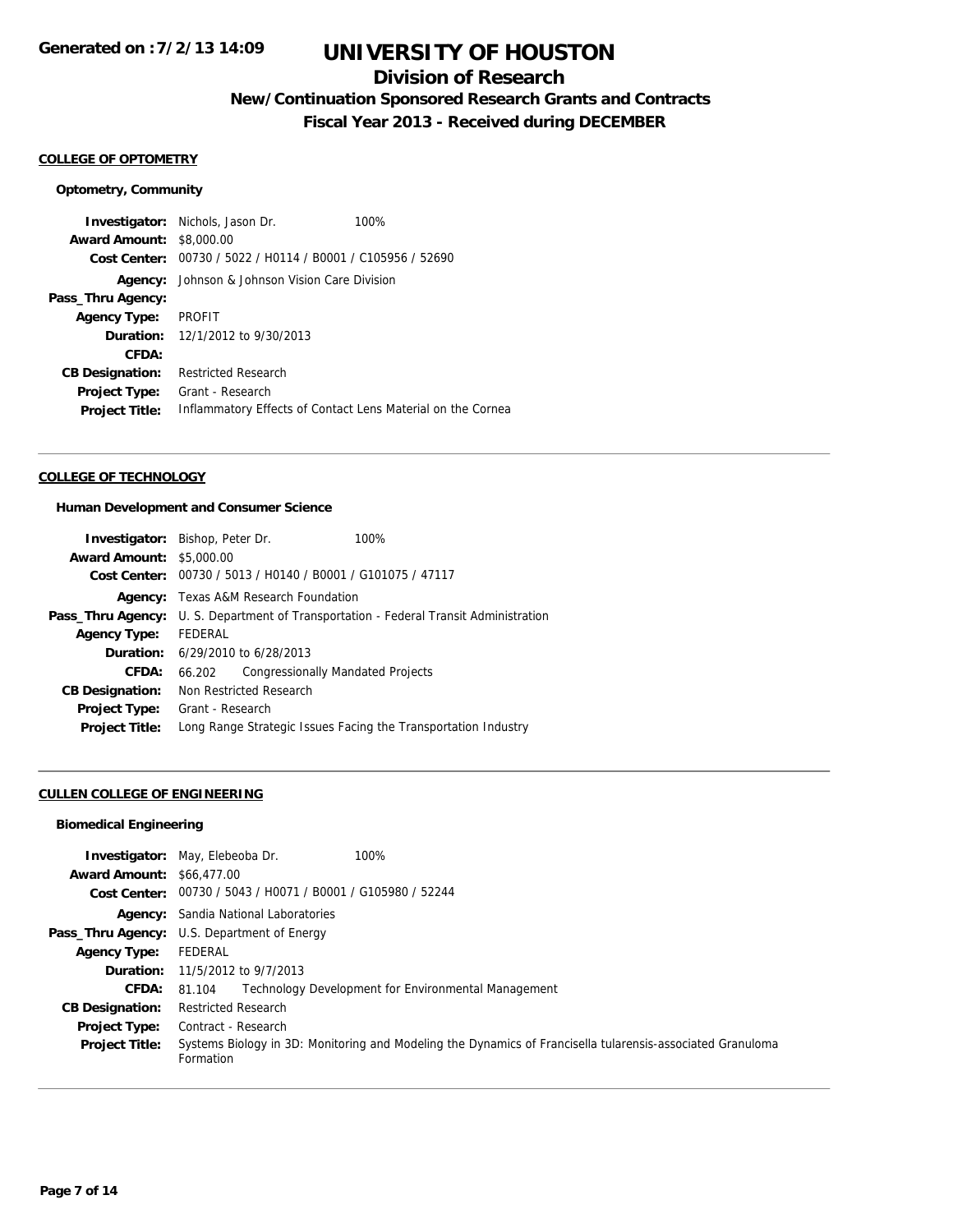## **Division of Research**

**New/Continuation Sponsored Research Grants and Contracts**

**Fiscal Year 2013 - Received during DECEMBER**

### **CULLEN COLLEGE OF ENGINEERING**

### **Chemical Engineering**

|                                 | 100%<br><b>Investigator:</b> Robertson, Megan Prof.                                                        |  |  |
|---------------------------------|------------------------------------------------------------------------------------------------------------|--|--|
| <b>Award Amount: \$5,000.00</b> |                                                                                                            |  |  |
|                                 | Cost Center: 00730 / 5015 / H0067 / B0001 / G105733 / 52245                                                |  |  |
|                                 | <b>Agency:</b> University of Texas at Austin                                                               |  |  |
|                                 | <b>Pass_Thru Agency:</b> NASA - National Aeronautics and Space Administration - Headquarters (Wash., D.C.) |  |  |
| <b>Agency Type:</b>             | FEDERAL                                                                                                    |  |  |
|                                 | <b>Duration:</b> $9/1/2012$ to $8/31/2014$                                                                 |  |  |
| <b>CFDA:</b>                    | Aerospace Education Services Program<br>43.001                                                             |  |  |
| <b>CB Designation:</b>          | <b>Restricted Research</b>                                                                                 |  |  |
| <b>Project Type:</b>            | Grant - Research                                                                                           |  |  |
| <b>Project Title:</b>           | Advanced Epoxy Resins for Space Applications                                                               |  |  |
|                                 |                                                                                                            |  |  |

|                                   | <b>Investigator:</b> Doxastakis, Emmanouil Dr.<br>100%                            |
|-----------------------------------|-----------------------------------------------------------------------------------|
| <b>Award Amount: \$130,000.00</b> |                                                                                   |
|                                   | Cost Center: 00730 / 5022 / H0067 / B0001 / C105471 / 52215                       |
| Agency:                           | The Goodyear Tire & Rubber Company                                                |
| Pass_Thru Agency:                 |                                                                                   |
| <b>Agency Type:</b>               | PROFIT                                                                            |
|                                   | Duration: 7/9/2012 to 7/9/2017                                                    |
| CFDA:                             |                                                                                   |
| <b>CB Designation:</b>            | <b>Restricted Research</b>                                                        |
| <b>Project Type:</b>              | Special Research Agreement - Research                                             |
| <b>Project Title:</b>             | Advanced equilibration techniques for molecular modeling of elastomeric materials |
|                                   |                                                                                   |

|                                   | <b>Investigator:</b> Krishnamoorti, Ramanan Dr.<br>100%            |
|-----------------------------------|--------------------------------------------------------------------|
| <b>Award Amount: \$150,000.00</b> |                                                                    |
| Cost Center:                      | 00730 / 5022 / H0067 / B0001 / G106097 / 52176                     |
|                                   | <b>Agency:</b> ExxonMobil Chemical Company                         |
| Pass_Thru Agency:                 |                                                                    |
| <b>Agency Type:</b>               | <b>PROFIT</b>                                                      |
|                                   | <b>Duration:</b> 12/1/2012 to 12/2/2012                            |
| CFDA:                             |                                                                    |
| <b>CB Designation:</b>            | <b>Restricted Research</b>                                         |
| Project Type:                     | Grant - Research                                                   |
| <b>Project Title:</b>             | Analytical Characterization of Multicomponent Polymer Compositions |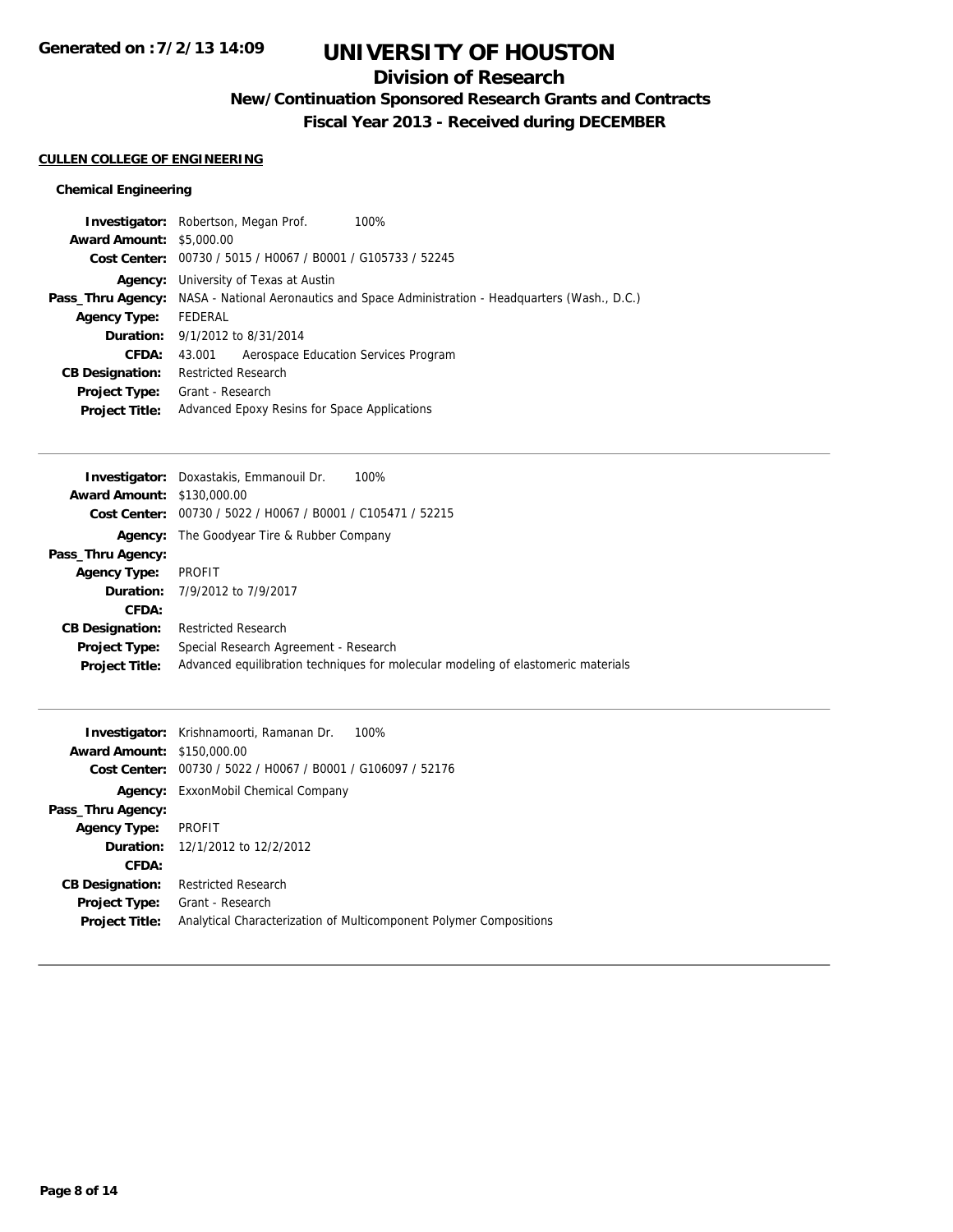## **Division of Research**

**New/Continuation Sponsored Research Grants and Contracts**

**Fiscal Year 2013 - Received during DECEMBER**

### **CULLEN COLLEGE OF ENGINEERING**

### **Chemical Engineering**

| <b>Investigator:</b> Cirino, Patrick Dr.           |                                          |                      | 100%                                                                                        |
|----------------------------------------------------|------------------------------------------|----------------------|---------------------------------------------------------------------------------------------|
| <b>Award Amount: \$39,444,00</b>                   |                                          |                      |                                                                                             |
|                                                    |                                          |                      | Cost Center: 00730 / 5043 / H0067 / B0001 / G106006 / 52223                                 |
| Agency:                                            |                                          |                      | University of California - Lawrence Berkeley Laboratory                                     |
| <b>Pass_Thru Agency:</b> U.S. Department of Energy |                                          |                      |                                                                                             |
| <b>Agency Type:</b>                                | FEDERAL                                  |                      |                                                                                             |
|                                                    | <b>Duration:</b> 12/14/2012 to 9/30/2013 |                      |                                                                                             |
| CFDA:                                              | 81.000                                   | Department of Energy |                                                                                             |
| <b>CB Designation:</b>                             | <b>Restricted Research</b>               |                      |                                                                                             |
| <b>Project Type:</b>                               | Contract - Research                      |                      |                                                                                             |
| <b>Project Title:</b>                              |                                          |                      | Development of Biosensors for High-Throughput Functional Screening of Biosynthetic Pathways |
|                                                    |                                          |                      |                                                                                             |

### **Mechanical Engineering**

|                                     | 60%<br><b>Investigator:</b> Selvamanickam, Venkat Dr.                                     |
|-------------------------------------|-------------------------------------------------------------------------------------------|
| <b>Award Amount: \$1,063,319.40</b> |                                                                                           |
|                                     | Cost Center: 00730 / 5013 / H0073 / B0001 / G104069 / 50171                               |
|                                     | <b>Agency:</b> U.S. Department of Energy                                                  |
| Pass_Thru Agency:                   |                                                                                           |
| <b>Agency Type:</b>                 | FEDERAL                                                                                   |
|                                     | <b>Duration:</b> 1/1/2012 to 12/31/2014                                                   |
| <b>CFDA:</b>                        | Advanced Research and Projects Agency - Energy Financial<br>81.135                        |
| <b>CB Designation:</b>              | <b>Restricted Research</b>                                                                |
| <b>Project Type:</b>                | Co-Op Agreement - Research                                                                |
| <b>Project Title:</b>               | High Performance, Low Cost Superconducting Wires and Coils for High Power Wind Generators |
|                                     |                                                                                           |

|                                   | <b>Investigator:</b> Ardebili, Haleh Dr.   | 100%                                                                       |  |  |
|-----------------------------------|--------------------------------------------|----------------------------------------------------------------------------|--|--|
| <b>Award Amount: \$400,000.00</b> |                                            |                                                                            |  |  |
|                                   |                                            | Cost Center: 00730 / 5013 / H0073 / B0001 / G105611 / 52246                |  |  |
| Agency:                           | National Science Foundation                |                                                                            |  |  |
| Pass_Thru Agency:                 |                                            |                                                                            |  |  |
| <b>Agency Type:</b>               | FEDERAL                                    |                                                                            |  |  |
|                                   | <b>Duration:</b> $6/1/2013$ to $5/31/2018$ |                                                                            |  |  |
| <b>CFDA:</b>                      | <b>Engineering Grants</b><br>47.041        |                                                                            |  |  |
| <b>CB Designation:</b>            | Restricted Research                        |                                                                            |  |  |
| <b>Project Type:</b>              | Grant - Research                           |                                                                            |  |  |
| <b>Project Title:</b>             |                                            | CAREER: Fundamental Science Underpinning Stretchable Lithium Ion Batteries |  |  |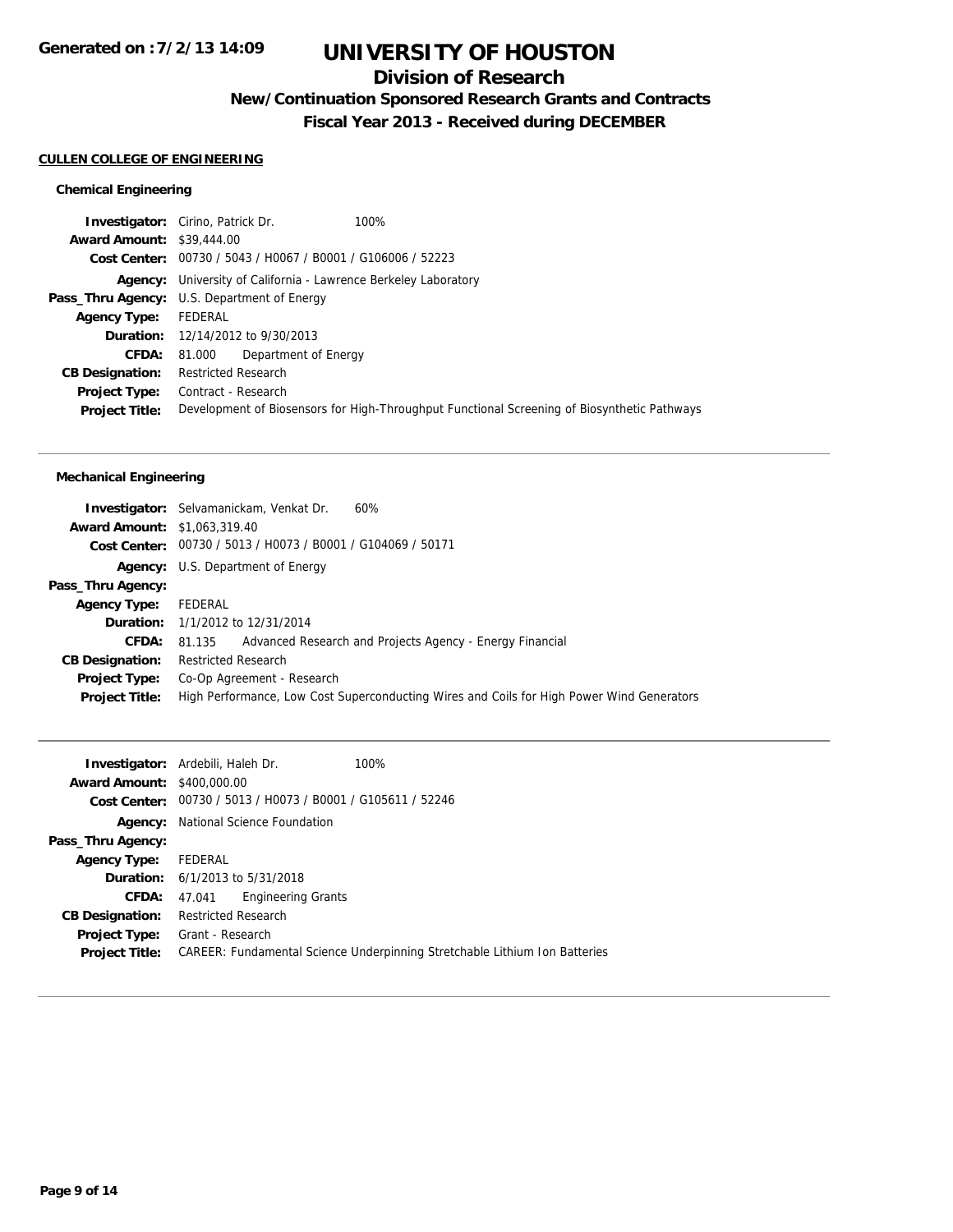## **Division of Research**

**New/Continuation Sponsored Research Grants and Contracts**

**Fiscal Year 2013 - Received during DECEMBER**

#### **CULLEN COLLEGE OF ENGINEERING**

### **Mechanical Engineering**

|                                   | <b>Investigator:</b> Sharma, Pradeep Dr.<br>50%                                                                                                |
|-----------------------------------|------------------------------------------------------------------------------------------------------------------------------------------------|
| <b>Award Amount: \$103,222.50</b> |                                                                                                                                                |
|                                   | Cost Center: 00730 / 5013 / H0073 / B0001 / G097449 / 44167                                                                                    |
|                                   | <b>Agency:</b> U.S. Air Force Office of Scientific Research                                                                                    |
| Pass_Thru Agency:                 |                                                                                                                                                |
| <b>Agency Type:</b>               | FEDERAL                                                                                                                                        |
|                                   | <b>Duration:</b> 3/1/2009 to 11/30/2013                                                                                                        |
| <b>CFDA:</b>                      | 12.800 Air Force Defense Research Sciences Program                                                                                             |
| <b>CB Designation:</b>            | <b>Restricted Research</b>                                                                                                                     |
| Project Type:                     | Grant - Research                                                                                                                               |
| <b>Project Title:</b>             | Atomistically Informed Materials Design of Ultrahigh Temperature Ceramics for Improved Mechanical Behavior in<br><b>Oxidizing Environments</b> |

| <b>Investigator:</b> White, Kenneth W. Dr.<br>50%                                                                                              |
|------------------------------------------------------------------------------------------------------------------------------------------------|
| <b>Award Amount: \$103,222.50</b>                                                                                                              |
| Cost Center: 00730 / 5013 / H0073 / B0001 / G097449 / 44167                                                                                    |
| <b>Agency:</b> U.S. Air Force Office of Scientific Research                                                                                    |
|                                                                                                                                                |
| FEDERAL                                                                                                                                        |
| <b>Duration:</b> 3/1/2009 to 11/30/2013                                                                                                        |
| Air Force Defense Research Sciences Program<br>12.800                                                                                          |
| <b>Restricted Research</b>                                                                                                                     |
| Grant - Research                                                                                                                               |
| Atomistically Informed Materials Design of Ultrahigh Temperature Ceramics for Improved Mechanical Behavior in<br><b>Oxidizing Environments</b> |
|                                                                                                                                                |

### **DIVISION OF RESEARCH**

## **Center for Advanced Materials**

|                                  | <b>Investigator:</b> Freundlich, Alexandre Dr.<br>50%       |
|----------------------------------|-------------------------------------------------------------|
| <b>Award Amount: \$35,000.00</b> |                                                             |
|                                  | Cost Center: 00730 / 5013 / H0453 / B0001 / G105313 / 52153 |
|                                  | <b>Agency:</b> U.S. Air Force Research Laboratory           |
| Pass_Thru Agency:                |                                                             |
| Agency Type: FEDERAL             |                                                             |
|                                  | <b>Duration:</b> 11/16/2012 to 11/28/2013                   |
| CFDA:                            | Air Force Defense Research Sciences Program<br>12.800       |
| <b>CB Designation:</b>           | <b>Restricted Research</b>                                  |
| Project Type:                    | Grant - Research                                            |
| <b>Project Title:</b>            | Superlattice Intermediate Band Solar Cell on GaAs           |
|                                  |                                                             |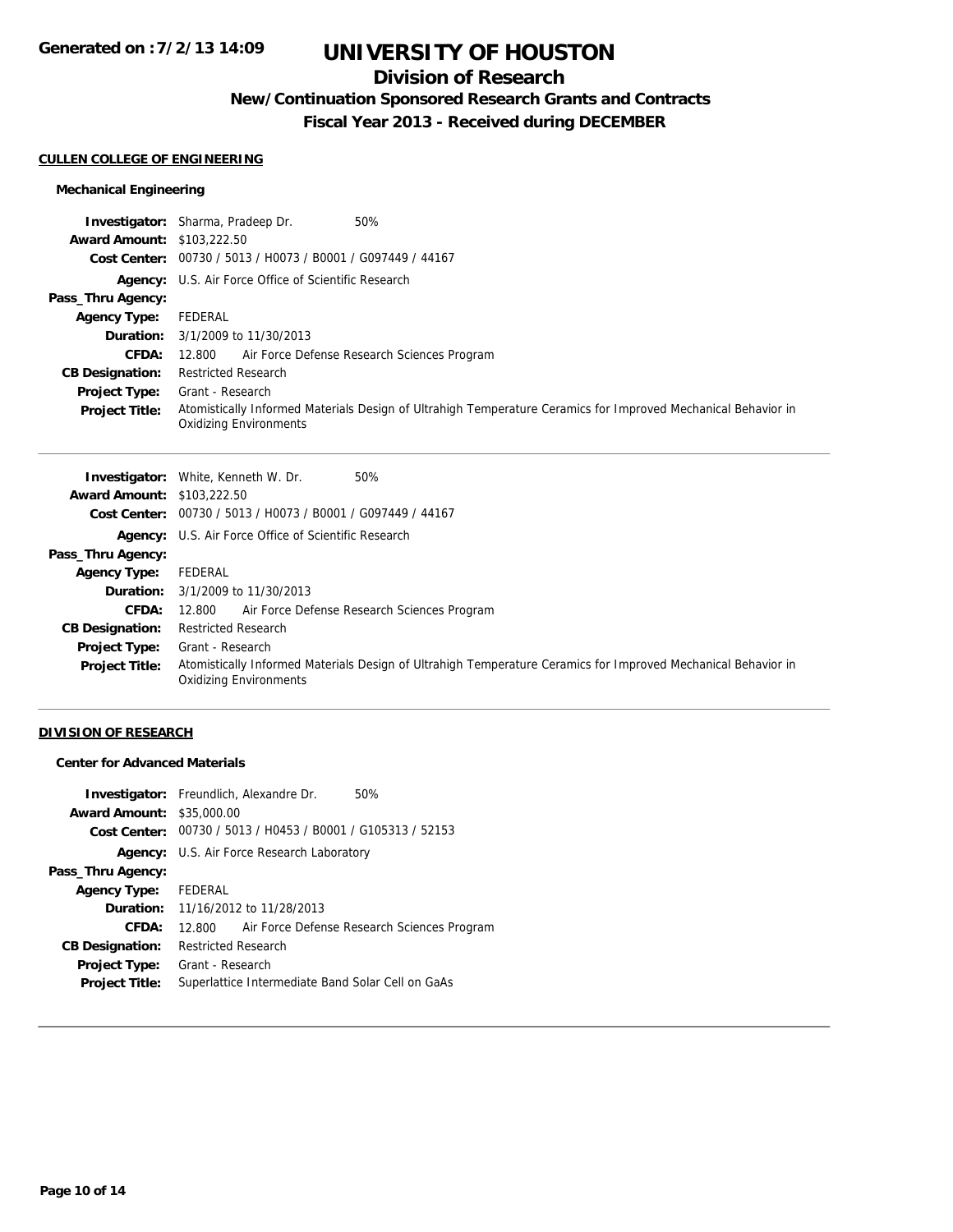## **Division of Research**

**New/Continuation Sponsored Research Grants and Contracts**

**Fiscal Year 2013 - Received during DECEMBER**

### **DIVISION OF RESEARCH**

### **Center for Biomedical & Environmental Genomics**

**Investigator:** Fofanov, Yuriy Dr. 60% **Award Amount:** \$2,500.00 **Cost Center:** 00730 / 5013 / H0546 / B0001 / G106116 / 52203 **Agency:** U.S. Environmental Protection Agency **Pass\_Thru Agency: Agency Type:** FEDERAL **Duration:** 10/1/2012 to 7/1/2014 **CFDA:** 66.513 Greater Opportunities, Fellowship Program **CB Designation:** Restricted Research **Project Type:** Grant - Research **Project Title:** EPA Fellowship Agreement (Kamil Khanipov)

### **TcSUH**

|                                   | <b>Investigator:</b> Selvamanickam, Venkat Dr.<br>40%                                     |
|-----------------------------------|-------------------------------------------------------------------------------------------|
| <b>Award Amount: \$708,879.60</b> |                                                                                           |
|                                   | Cost Center: 00730 / 5013 / H0073 / B0001 / G104069 / 50171                               |
|                                   | <b>Agency:</b> U.S. Department of Energy                                                  |
| Pass_Thru Agency:                 |                                                                                           |
| <b>Agency Type:</b>               | FEDERAL                                                                                   |
|                                   | <b>Duration:</b> 1/1/2012 to 12/31/2014                                                   |
| <b>CFDA:</b>                      | Advanced Research and Projects Agency - Energy Financial<br>81.135                        |
| <b>CB Designation:</b>            | <b>Restricted Research</b>                                                                |
| <b>Project Type:</b>              | Co-Op Agreement - Research                                                                |
| <b>Project Title:</b>             | High Performance, Low Cost Superconducting Wires and Coils for High Power Wind Generators |

#### **Texas Obesity Research Center**

| <b>Award Amount: \$8,000.00</b> | <b>Investigator:</b> Lee, Rebecca Dr.     | 100%                                                        |
|---------------------------------|-------------------------------------------|-------------------------------------------------------------|
|                                 |                                           | Cost Center: 00730 / 5022 / H0500 / B0001 / C105097 / 52216 |
|                                 | <b>Agency:</b> Icon Outreach Center       |                                                             |
| Pass_Thru Agency:               | Aetna Life and Casualty Foundation        |                                                             |
| <b>Agency Type:</b>             | FOUNDATION                                |                                                             |
|                                 | <b>Duration:</b> $2/8/2012$ to $2/7/2013$ |                                                             |
| CFDA:                           |                                           |                                                             |
| <b>CB Designation:</b>          | <b>Restricted Research</b>                |                                                             |
| <b>Project Type:</b>            | Grant - Research                          |                                                             |
| <b>Project Title:</b>           | Next Level Fitness                        |                                                             |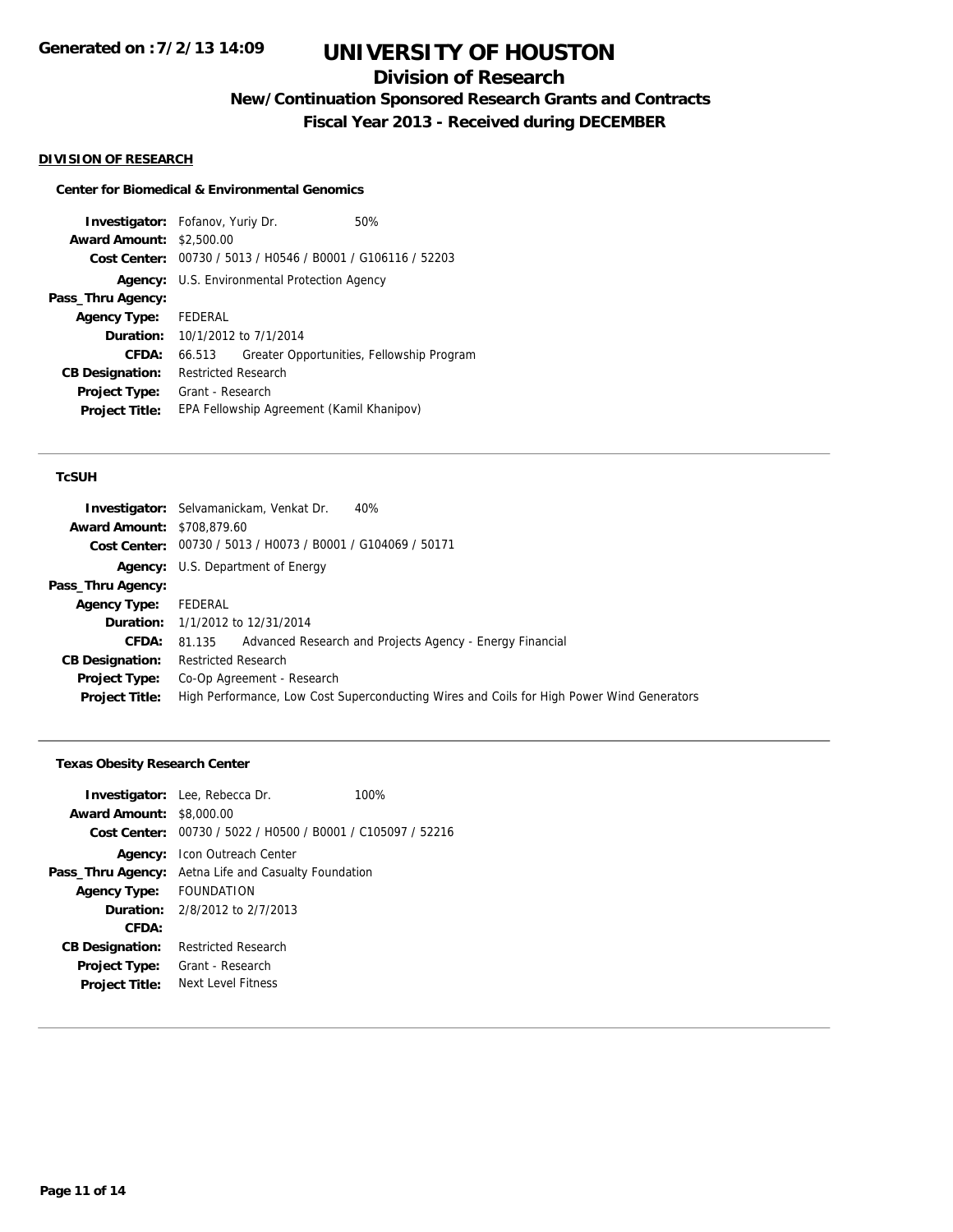## **Division of Research**

# **New/Continuation Sponsored Research Grants and Contracts**

**Fiscal Year 2013 - Received during DECEMBER**

### **DIVISION OF RESEARCH**

## **TIMES**

| <b>Investigator:</b> Fletcher, Jack Dr. |                            |                                          | 33%                                                                     |  |
|-----------------------------------------|----------------------------|------------------------------------------|-------------------------------------------------------------------------|--|
| <b>Award Amount: \$511,430.70</b>       |                            |                                          |                                                                         |  |
|                                         |                            |                                          | Cost Center: 00730 / 5013 / H0288 / B0001 / G103717 / 49978             |  |
|                                         |                            |                                          | <b>Agency:</b> National Institute of Child Health and Human Development |  |
| Pass_Thru Agency:                       |                            |                                          |                                                                         |  |
| <b>Agency Type:</b>                     | FEDERAL                    |                                          |                                                                         |  |
|                                         |                            | <b>Duration:</b> 12/1/2011 to 11/30/2016 |                                                                         |  |
| CFDA:                                   | 93.865                     |                                          | Center for Research for Mothers and Children                            |  |
| <b>CB Designation:</b>                  | <b>Restricted Research</b> |                                          |                                                                         |  |
| <b>Project Type:</b>                    | Grant - Research           |                                          |                                                                         |  |
| <b>Project Title:</b>                   |                            |                                          | Learning Disabilities Research Center                                   |  |
|                                         |                            |                                          |                                                                         |  |

| <b>Investigator:</b> Stuebing, Karla Dr. |                            |                                          | 12%                                                                     |  |
|------------------------------------------|----------------------------|------------------------------------------|-------------------------------------------------------------------------|--|
| <b>Award Amount: \$185,974.80</b>        |                            |                                          |                                                                         |  |
|                                          |                            |                                          | Cost Center: 00730 / 5013 / H0288 / B0001 / G103717 / 49978             |  |
|                                          |                            |                                          | <b>Agency:</b> National Institute of Child Health and Human Development |  |
| Pass_Thru Agency:                        |                            |                                          |                                                                         |  |
| <b>Agency Type:</b>                      | FEDERAL                    |                                          |                                                                         |  |
|                                          |                            | <b>Duration:</b> 12/1/2011 to 11/30/2016 |                                                                         |  |
| CFDA:                                    | 93.865                     |                                          | Center for Research for Mothers and Children                            |  |
| <b>CB Designation:</b>                   | <b>Restricted Research</b> |                                          |                                                                         |  |
| <b>Project Type:</b>                     | Grant - Research           |                                          |                                                                         |  |
| <b>Project Title:</b>                    |                            |                                          | Learning Disabilities Research Center                                   |  |

| Investigator:                     | 80%<br>Barr, Christopher Dr.                                                                                   |  |  |
|-----------------------------------|----------------------------------------------------------------------------------------------------------------|--|--|
| <b>Award Amount: \$222,237.60</b> |                                                                                                                |  |  |
|                                   | Cost Center: 00730 / 5013 / H0288 / B0001 / G104249 / 51746                                                    |  |  |
|                                   | <b>Agency:</b> Georgia State University                                                                        |  |  |
|                                   | <b>Pass_Thru Agency:</b> Institute of Educational Sciences                                                     |  |  |
| <b>Agency Type:</b>               | FEDERAL                                                                                                        |  |  |
|                                   | <b>Duration:</b> $9/17/2012$ to $8/31/2013$                                                                    |  |  |
| <b>CFDA:</b>                      | National Institute on Student Achievement, Curriculum and Assessment<br>84.305                                 |  |  |
| <b>CB Designation:</b>            | <b>Restricted Research</b>                                                                                     |  |  |
| Project Type:                     | Grant - Research                                                                                               |  |  |
| <b>Project Title:</b>             | Developing instructional approaches suited to the cognitive and motivational needs of struggling adult readers |  |  |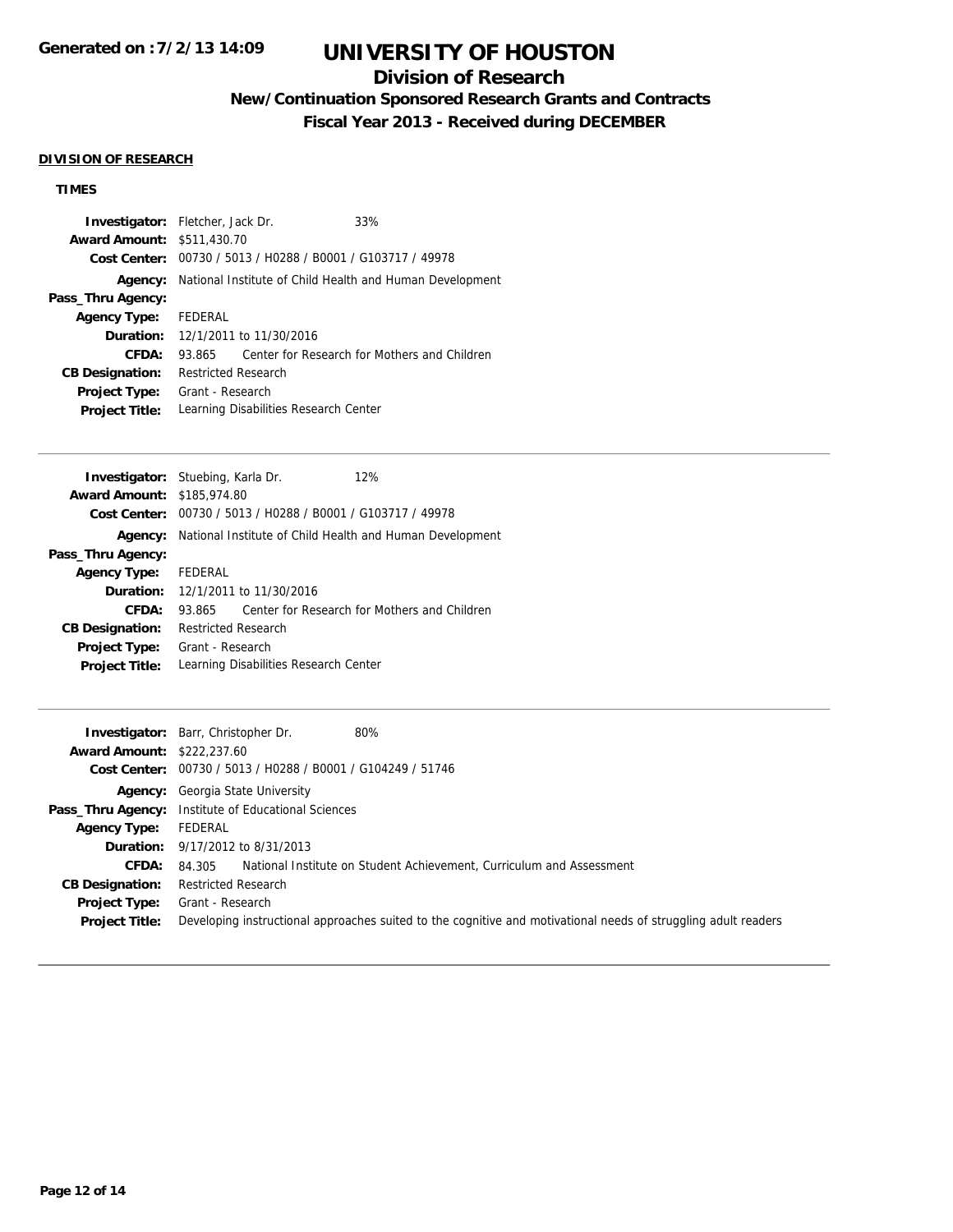## **Division of Research**

# **New/Continuation Sponsored Research Grants and Contracts**

**Fiscal Year 2013 - Received during DECEMBER**

### **DIVISION OF RESEARCH**

## **TIMES**

| <b>Award Amount: \$55,219.20</b><br>Pass_Thru Agency:<br><b>Agency Type:</b><br>Duration:<br>CFDA:<br><b>CB Designation:</b><br>Project Type:<br><b>Project Title:</b>             | Investigator: Carlson, Coleen Dr.<br>40%<br>Cost Center: 00730 / 5013 / H0112 / B0001 / G106063 / 52143<br><b>Agency:</b> NASA - National Aeronautics and Space Administration - Headquarters (Wash., D.C.)<br>FEDERAL<br>11/20/2012 to 11/13/2014<br>43.001<br>Aerospace Education Services Program<br><b>Restricted Research</b><br>Grant - Research<br>The Mars Rover Model Celebration: Enhancing Formal and Informal STEM Education in Grades 3-8 and Improving<br>Teacher Training Using the Excitement of NASA's Latest Mars Missions |
|------------------------------------------------------------------------------------------------------------------------------------------------------------------------------------|----------------------------------------------------------------------------------------------------------------------------------------------------------------------------------------------------------------------------------------------------------------------------------------------------------------------------------------------------------------------------------------------------------------------------------------------------------------------------------------------------------------------------------------------|
| <b>Award Amount: \$185,974.80</b><br>Agency:<br>Pass_Thru Agency:<br><b>Agency Type:</b><br>Duration:<br>CFDA:<br><b>CB Designation:</b><br>Project Type:<br><b>Project Title:</b> | Investigator: Cirino, Paul Dr.<br>12%<br>Cost Center: 00730 / 5013 / H0288 / B0001 / G103717 / 49978<br>National Institute of Child Health and Human Development<br>FEDERAL<br>12/1/2011 to 11/30/2016<br>Center for Research for Mothers and Children<br>93.865<br><b>Restricted Research</b><br>Grant - Research<br>Learning Disabilities Research Center                                                                                                                                                                                  |
| <b>Award Amount: \$185,974.80</b><br>Agency:<br>Pass_Thru Agency:<br><b>Agency Type:</b><br>Duration:<br>CFDA:<br><b>CB Designation:</b><br>Project Type:<br>Project Title:        | 12%<br>Investigator: Francis, David Dr.<br>Cost Center: 00730 / 5013 / H0288 / B0001 / G103717 / 49978<br>National Institute of Child Health and Human Development<br>FEDERAL<br>12/1/2011 to 11/30/2016<br>Center for Research for Mothers and Children<br>93.865<br><b>Restricted Research</b><br>Grant - Research<br>Learning Disabilities Research Center                                                                                                                                                                                |